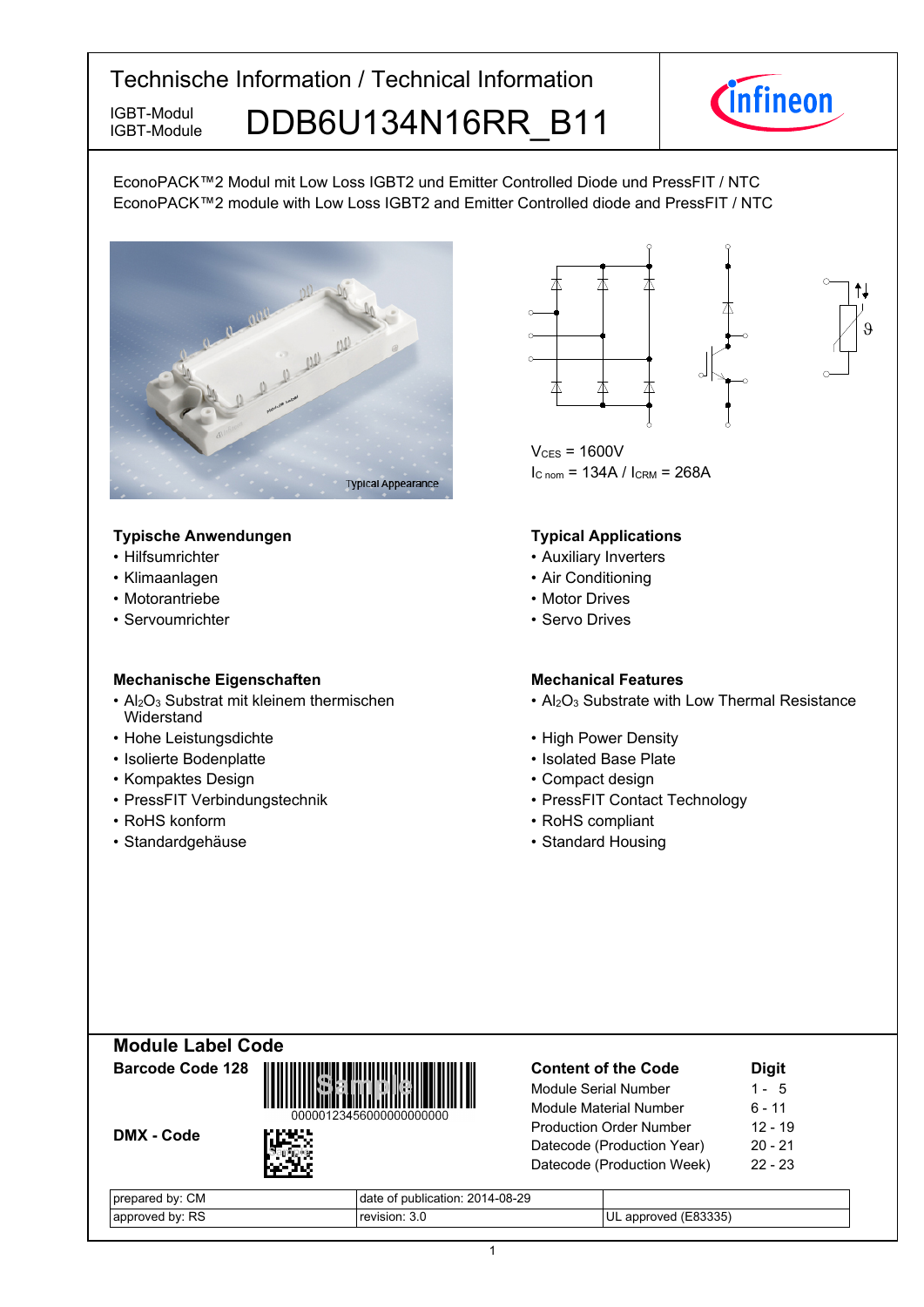IGBT-Module

IGBT-Module DDB6U134N16RR B11



## **Diode, Gleichrichter / Diode, Rectifier**

| Höchstzulässige Werte / Maximum Rated Values                                        |                                                                           |                         |              |                  |
|-------------------------------------------------------------------------------------|---------------------------------------------------------------------------|-------------------------|--------------|------------------|
| Periodische Spitzensperrspannung<br>Repetitive peak reverse voltage                 | $T_{vi}$ = 25 $^{\circ}$ C                                                | <b>V</b> <sub>RRM</sub> | 1600         |                  |
| Durchlassstrom Grenzeffektivwert pro Chip<br>Maximum RMS forward current per chip   | $T_c = 100^{\circ}$ C                                                     | <b>IFRMSM</b>           | 80           | A                |
| Gleichrichter Ausgang Grenzeffektivstrom<br>Maximum RMS current at rectifier output | $T_c = 100^{\circ}$ C                                                     | <b>IRMSM</b>            | 134          | A                |
| <b>Stoßstrom Grenzwert</b><br>Surge forward current                                 | $t_p$ = 10 ms, $T_{vj}$ = 25°C<br>$t_p = 10$ ms, $T_{vi} = 150^{\circ}$ C | <b>IFSM</b>             | 650<br>550   | A<br>A           |
| Grenzlastintegral<br>$l2$ t - value                                                 | $t_0$ = 10 ms, $T_{vi}$ = 25°C<br>$t_p = 10$ ms, $T_{vi} = 150^{\circ}$ C | $ ^{2}t$                | 2100<br>1500 | $A^2S$<br>$A^2S$ |

| <b>Charakteristische Werte / Characteristic Values</b>                          |                                                                                                                                                               | min.                                                | typ.  | max.  |      |           |
|---------------------------------------------------------------------------------|---------------------------------------------------------------------------------------------------------------------------------------------------------------|-----------------------------------------------------|-------|-------|------|-----------|
| Durchlassspannung<br>Forward voltage                                            | $T_{vi}$ = 150°C, I <sub>F</sub> = 150 A                                                                                                                      | $V_F$                                               |       | 1,20  |      | $\vee$    |
| Schleusenspannung<br>Threshold voltage                                          | $T_{vi}$ = 150 $^{\circ}$ C                                                                                                                                   | $V_{\text{TO}}$                                     |       | 0,75  |      | v         |
| Ersatzwiderstand<br>Slope resistance                                            | $T_{vi}$ = 150 $^{\circ}$ C                                                                                                                                   | $r_{\text{T}}$                                      |       | 5,50  |      | $m\Omega$ |
| Sperrstrom<br>Reverse current                                                   | $T_{vi}$ = 150°C, $V_R$ = 1600 V                                                                                                                              | <b>IR</b>                                           |       | 1,00  |      | mA        |
| Wärmewiderstand, Chip bis Gehäuse<br>Thermal resistance, junction to case       | pro Diode / per diode                                                                                                                                         | $R_{th,IC}$                                         |       |       | 0.65 | K/W       |
| Wärmewiderstand, Gehäuse bis Kühlkörper<br>Thermal resistance, case to heatsink | pro Diode / per diode<br>$\lambda_{\text{Paste}} = 1 \text{ W}/(\text{m} \cdot \text{K})$ / $\lambda_{\text{grease}} = 1 \text{ W}/(\text{m} \cdot \text{K})$ | $R_{thCH}$                                          |       | 0.155 |      | K/W       |
| Temperatur im Schaltbetrieb<br>Temperature under switching conditions           |                                                                                                                                                               | $\mathsf{T}_{\mathsf{v} \mathsf{j} \; \mathsf{op}}$ | $-40$ |       | 150  | °C        |

| prepared by: CM | date of publication: 2014-08-29 |
|-----------------|---------------------------------|
| approved by: RS | revision: 3.0 l                 |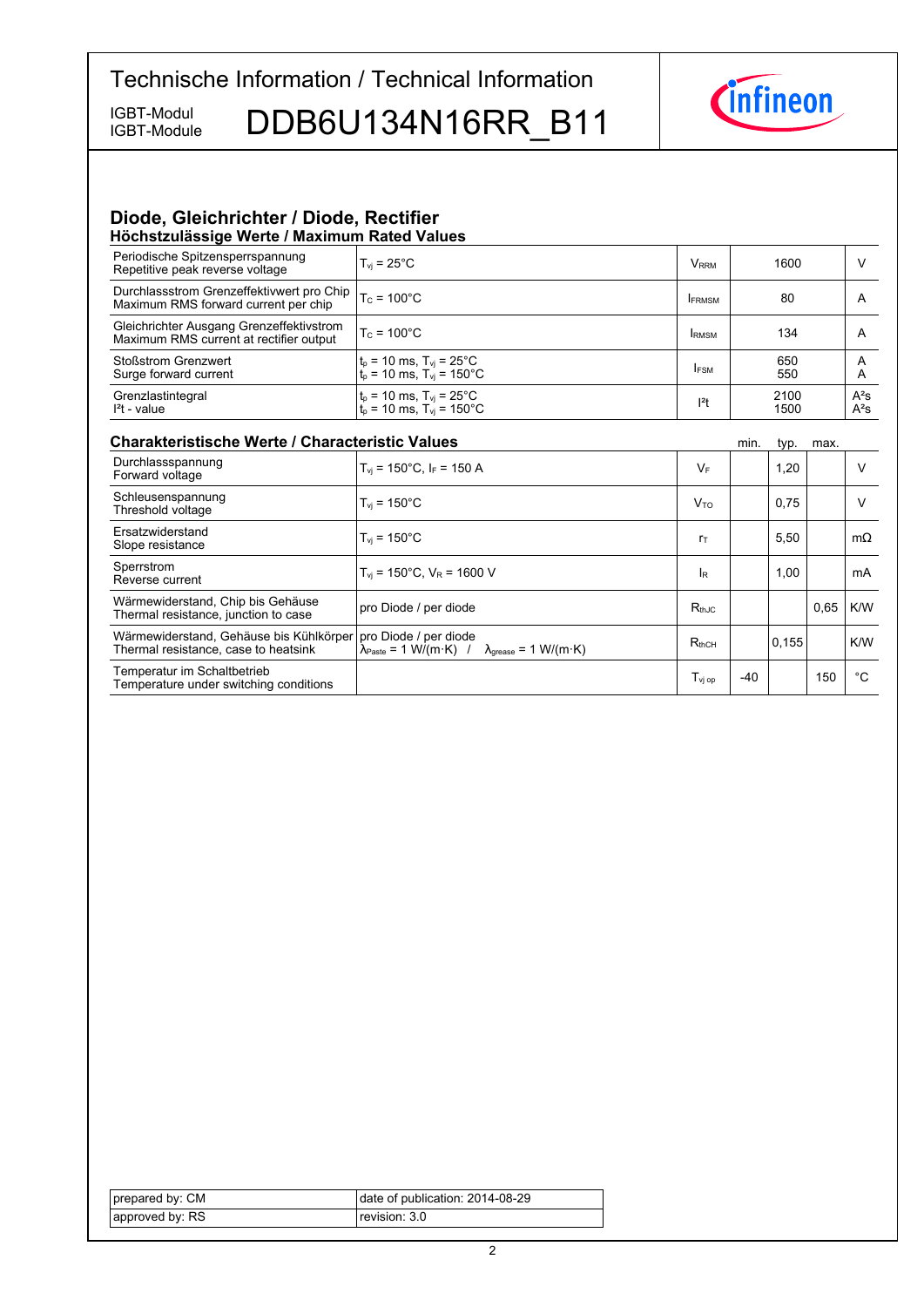IGBT-Module

IGBT-Module DDB6U134N16RR B11



#### **IGBT, Brems-Chopper / IGBT, Brake-Chopper Höchstzulässige-Werte-/-Maximum-Rated-Values**

| Kollektor-Emitter-Sperrspannung<br>Collector-emitter voltage             | $T_{\rm vi}$ = 25°C                                                                                    | $V_{CFS}$        | 1200      | V      |
|--------------------------------------------------------------------------|--------------------------------------------------------------------------------------------------------|------------------|-----------|--------|
| Kollektor-Dauergleichstrom<br>Continuous DC collector current            | $T_c$ = 80°C, $T_{\text{vj max}}$ = 125°C<br>$T_c = 25^{\circ}C$ , $T_{v1 \text{ max}} = 125^{\circ}C$ | $C_{nom}$<br>Ic. | 75<br>125 | A<br>A |
| Periodischer Kollektor-Spitzenstrom<br>Repetitive peak collector current | l t∍ = 1 ms                                                                                            | <b>CRM</b>       | 150       | A      |
| Gesamt-Verlustleistung<br>Total power dissipation                        | $T_c = 25^{\circ}$ C, $T_{\text{vi max}} = 125^{\circ}$ C                                              | $P_{\text{tot}}$ | 400       | W      |
| Gate-Emitter-Spitzenspannung<br>Gate-emitter peak voltage                |                                                                                                        | $V$ GES          | $+/-20$   |        |

#### **Charakteristische Werte / Characteristic Values Minited and Characteristic-** min. typ. max. Kollektor-Emitter-Sättigungsspannung Collector-emitter saturation voltage  $I_C$  = 75 A,  $V_{GE}$  = 15 V  $I_{C}$  = 75 A, V<sub>GE</sub> = 15 V<br> $I_{C}$  = 75 A, V<sub>GE</sub> = 15 V  $I_{Vj}$  = 125 °C  $\vert$  V<sub>CE sat</sub> 2,10  $2,40$  $2,60$  V V  $T_{vi}$  = 25 $^{\circ}$ C  $T_{vi} = 125$ °C Gate-Schwellenspannung Gate threshold  $V_{\text{C}} = 3,00 \text{ mA}, V_{\text{CE}} = V_{\text{GE}}$ ,  $T_{\text{vi}} = 25^{\circ}\text{C}$   $V_{\text{GEth}}$   $4,5$   $5,5$  6,5 V Gateladung Gate charge  $\begin{array}{c|c|c|c|c|c|c|c|c} \text{Cauchy} & & \text{O,80} & & \text{C} \ \text{Change} & & & \text{C} & & \text{C} \end{array}$ Interner Gatewiderstand Internal gate resistor  $T_{vj} = 25^\circ C$  R<sub>Gint</sub> 5,0  $\left[\begin{array}{c|c} R_{Gint} & 5,0 \end{array}\right]$   $\Omega$ Eingangskapazität Input capacitance capacitance f = 1 MHz, Tvj = 25°C, VCE = 25 V, VGE = 0 V <sup>C</sup>ies 5,10 nF Rückwirkungskapazität Reverse transfer  $f = 1 \text{ MHz}, T_{\text{vj}} = 25^{\circ}\text{C}, V_{\text{CE}} = 25 \text{ V}, V_{\text{GE}} = 0 \text{ V}$   $C_{\text{res}}$  0,33 nF Kollektor-Emitter-Reststrom Collector-emitter cut-off  $V_{CE}$  = 1200 V,  $V_{GE}$  = 0 V, T<sub>vj</sub> = 25°C  $\vert$   $\vert$ <sub>CES</sub>  $\vert$   $\vert$  1,0  $\vert$  mA Gate-Emitter-Reststrom Gate-emitter leakage  $V_{CE} = 0 \text{ V}, V_{GE} = 20 \text{ V}, T_{vj} = 25^{\circ}\text{C}$   $| \cdot |_{GES} |$  100 nA Einschaltverzögerungszeit, induktive Last Turn-on delay time, inductive load  $I_{C}$  = 75 A,  $V_{CF}$  = 600 V  $V_{GE} = \pm 15 \text{ V}$  $R_{\text{Gon}}$  = 10  $\Omega$ td on 0,09 0,10 µs µs  $T_{vi}$  = 25 $^{\circ}$ C  $T_{\text{vj}} = 125^{\circ}C$ Anstiegszeit, induktive Last Rise time, inductive load  $I_C = 75$  A,  $V_{CE} = 600$  V  $V_{GF}$  =  $\pm 15$  V  $R_{\text{Gon}} = 10 \Omega$ tr 0,05 0,05 µs µs  $T_{\text{vj}}$  = 25 $^{\circ}$ C  $T_{\text{vj}} = 125^{\circ}C$ Abschaltverzögerungszeit, induktive Last Turn-off delay time, inductive load  $I_{C}$  = 75 A,  $V_{CE}$  = 600 V  $V_{GE}$  =  $\pm 15$  V  $R_{Goff}$  = 10  $\Omega$ t<sub>d off</sub> 0,40 0,45 µs µs  $T_{vi}$  = 25 $^{\circ}$ C  $T_{\text{vj}} = 125^{\circ}$ C Fallzeit, induktive Last Fall time, inductive load  $I_C$  = 75 A,  $V_{CE}$  = 600 V  $V_{CE}$  =  $+15$  V  $R_{\text{Coff}} = 10 \Omega$  $t_f$ 0,03 0,06 µs µs  $T_{\text{vj}} = 25^{\circ} \text{C}$  $T_{\text{vj}} = 125^{\circ} \text{C}$ Einschaltverlustenergie pro Puls Turn-on energy loss per pulse  $I_c$  = 75 A,  $V_{CE}$  = 600 V, L<sub>S</sub> = 30 nH VGE = ±15 V, di/dt = 1700 A/µs  $R_{\text{Gon}} = 10 \Omega$  $F_{\alpha}$ 7,00 8.80 m. m.l  $T_{\rm vj}$  = 25°C  $T_{\rm vj}$  = 125°C Abschaltverlustenergie pro Puls Turn-off energy loss per pulse  $I_C$  = 75 A,  $V_{CE}$  = 600 V, L<sub>S</sub> = 30 nH  $V_{GE} = \pm 15 \text{ V}, \text{du/dt} = 4600 \text{ V/}\mu\text{s}$  $R_{Goff}$  = 10  $\Omega$  $F_{\alpha f}$ 5,50 8,60  $m<sub>l</sub>$ mJ  $T_{vi}$  = 25 $^{\circ}$ C  $T_{\text{vj}} = 125^{\circ} \text{C}$ Kurzschlußverhalten SC-data  $V_{GE} \le 15$  V,  $V_{CC} = 900$  V<br> $V_{CEmax} = V_{CES} - L_{sCE} \cdot di/dt$  $t_P$  ≤ 10 µs, T<sub>vj</sub> = 125°C  $\begin{vmatrix} \text{lsc} \\ \text{ } \end{vmatrix}$  540  $\begin{vmatrix} \text{ } & \text{ } \\ & \text{ } \end{vmatrix}$  A Wärmewiderstand, Chip bis Gehäuse warmewheredand, Only bis Ochause<br>Thermal resistance, junction to case IGBT / per  $R_{th,JC}$  0,25 K/W Wärmewiderstand, Gehäuse bis Kühlkörper Thermal resistance, case to heatsink pro-IGBT / per-IGBT  $\lambda_{\text{Paste}} = 1 \text{ W/(m·K)}$  /  $\lambda_{\text{grease}} = 1 \text{ W/(m·K)}$  R<sub>thCH</sub> 0,16 K/W Temperatur im Schaltbetrieb Temperature under switching conditions the conditions of  $\begin{array}{|c|c|c|c|c|}\hline \texttt{J}_\texttt{Vj\,op} & -40 & -125 & \texttt{°C} \ \hline \end{array}$

| prepared by: CM | date of publication: 2014-08-29 |
|-----------------|---------------------------------|
| approved by: RS | revision: 3.0                   |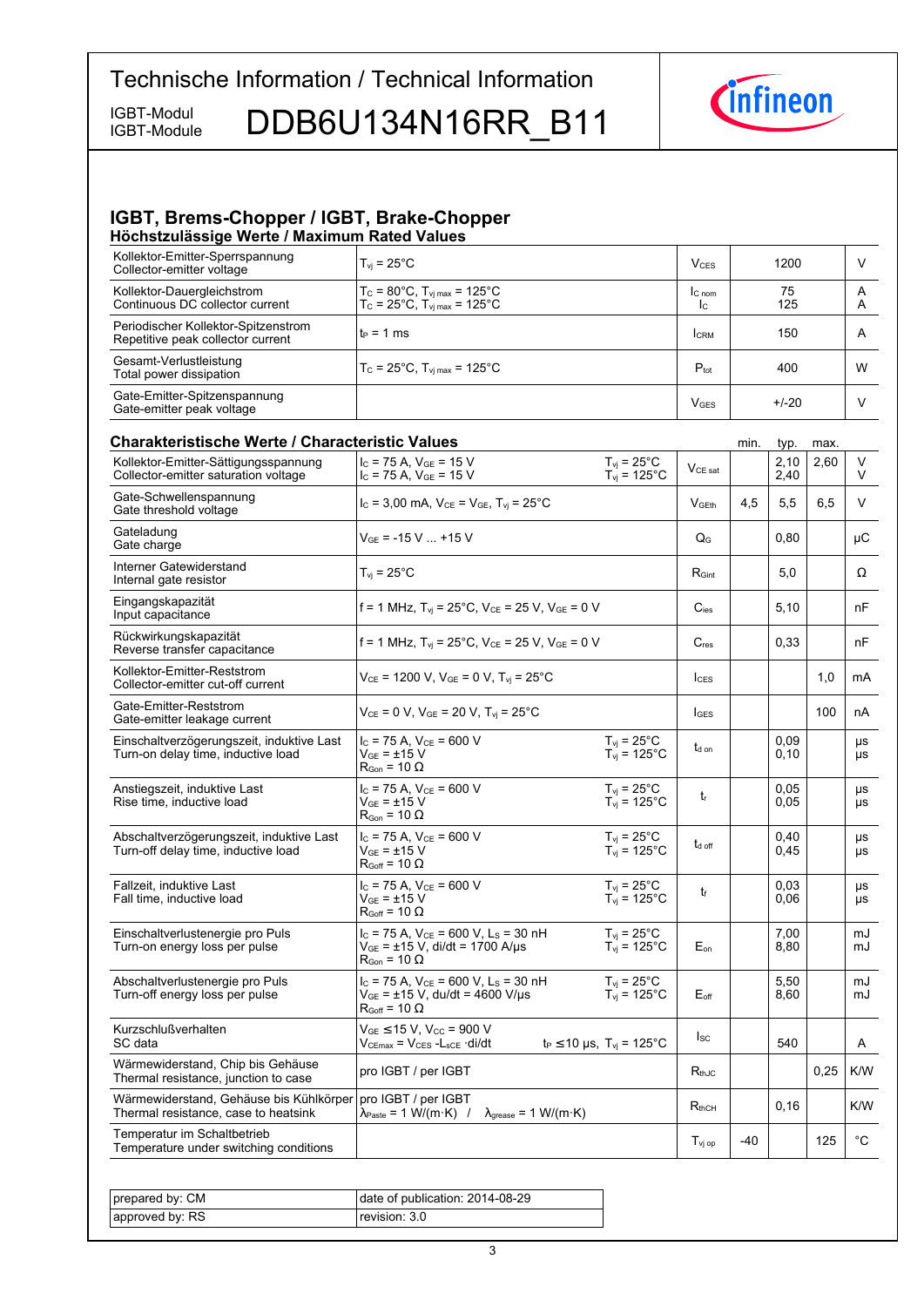IGBT-Module

IGBT-Module DDB6U134N16RR B11



#### **Diode, Brems-Chopper / Diode, Brake-Chopper Höchstzulässige-Werte-/-Maximum-Rated-Values**

| Periodische Spitzensperrspannung<br>Repetitive peak reverse voltage | $T_{\rm vi}$ = 25 $^{\circ}$ C                                | V <sub>rrm</sub> | 1200 |        |
|---------------------------------------------------------------------|---------------------------------------------------------------|------------------|------|--------|
| Dauergleichstrom<br>Continuous DC forward current                   |                                                               | I۴               | 35   | А      |
| Periodischer Spitzenstrom<br>Repetitive peak forward current        | lt∍ = 1 ms                                                    | <b>IFRM</b>      | 70   | А      |
| Grenzlastintegral<br>$l2t$ - value                                  | $V_R = 0 V$ , t <sub>P</sub> = 10 ms, T <sub>vj</sub> = 125°C | $12$ t           | 310  | $A^2S$ |

### **Charakteristische Werte / Characteristic**

| <b>Charakteristische Werte / Characteristic Values</b>                          |                                                                                                                                                 |                                                           |                    | min. | typ.         | max. |          |
|---------------------------------------------------------------------------------|-------------------------------------------------------------------------------------------------------------------------------------------------|-----------------------------------------------------------|--------------------|------|--------------|------|----------|
| Durchlassspannung<br>Forward voltage                                            | $I_F = 35$ A, $V_{GE} = 0$ V<br>$I_F = 35 A$ , $V_{GE} = 0 V$                                                                                   | $T_{vi}$ = 25°C<br>$T_{vi}$ = 125°C                       | $V_F$              |      | 1,85<br>1.75 | 2,30 | v        |
| Rückstromspitze<br>Peak reverse recovery current                                | $I_F = 35$ A, - di <sub>F</sub> /dt = 1300 A/us (T <sub>vi</sub> =125 <sup>°</sup> C)<br>$V_R$ = 600 V<br>$V_{GF} = -15 V$                      | $T_{\rm vi}$ = 25°C<br>$T_{\rm vi}$ = 125°C               | <b>IRM</b>         |      | 60.0<br>65,0 |      | A<br>A   |
| Sperrverzögerungsladung<br>Recovered charge                                     | $I_F = 35$ A, - di $_F/dt = 1300$ A/us (T <sub>vi</sub> =125 <sup>°</sup> C)<br>$V_R = 600 V$<br>$V_{GF}$ = -15 V                               | $T_{\rm vi}$ = 25 $^{\circ}$ C<br>$T_{\rm vi}$ = 125°C.   | $Q_{r}$            |      | 3,50<br>7,50 |      | μC<br>μC |
| Abschaltenergie pro Puls<br>Reverse recovery energy                             | $I_F = 35$ A, - dir/dt = 1300 A/us (T <sub>vi</sub> =125°C)<br>$V_R$ = 600 V<br>$V_{GF}$ = -15 V                                                | $T_{vi}$ = 25 $^{\circ}$ C<br>$T_{vi}$ = 125 $^{\circ}$ C | $E_{rec}$          |      | 1,30<br>2,80 |      | mJ<br>mJ |
| Wärmewiderstand, Chip bis Gehäuse<br>Thermal resistance, junction to case       | pro Diode / per diode                                                                                                                           |                                                           | $R_{thJC}$         |      |              | 0,80 | K/W      |
| Wärmewiderstand, Gehäuse bis Kühlkörper<br>Thermal resistance, case to heatsink | pro Diode / per diode<br>$\lambda_{\text{Paste}} = 1 \text{ W/(m} \cdot \text{K)}$ / $\lambda_{\text{grease}} = 1 \text{ W/(m} \cdot \text{K)}$ |                                                           | $R_{thCH}$         |      | 0,42         |      | K/W      |
| Temperatur im Schaltbetrieb<br>Temperature under switching conditions           |                                                                                                                                                 |                                                           | T <sub>vi op</sub> | -40  |              | 125  | °C       |

| prepared by: CM | date of publication: 2014-08-29 |
|-----------------|---------------------------------|
| approved by: RS | revision: 3.0 l                 |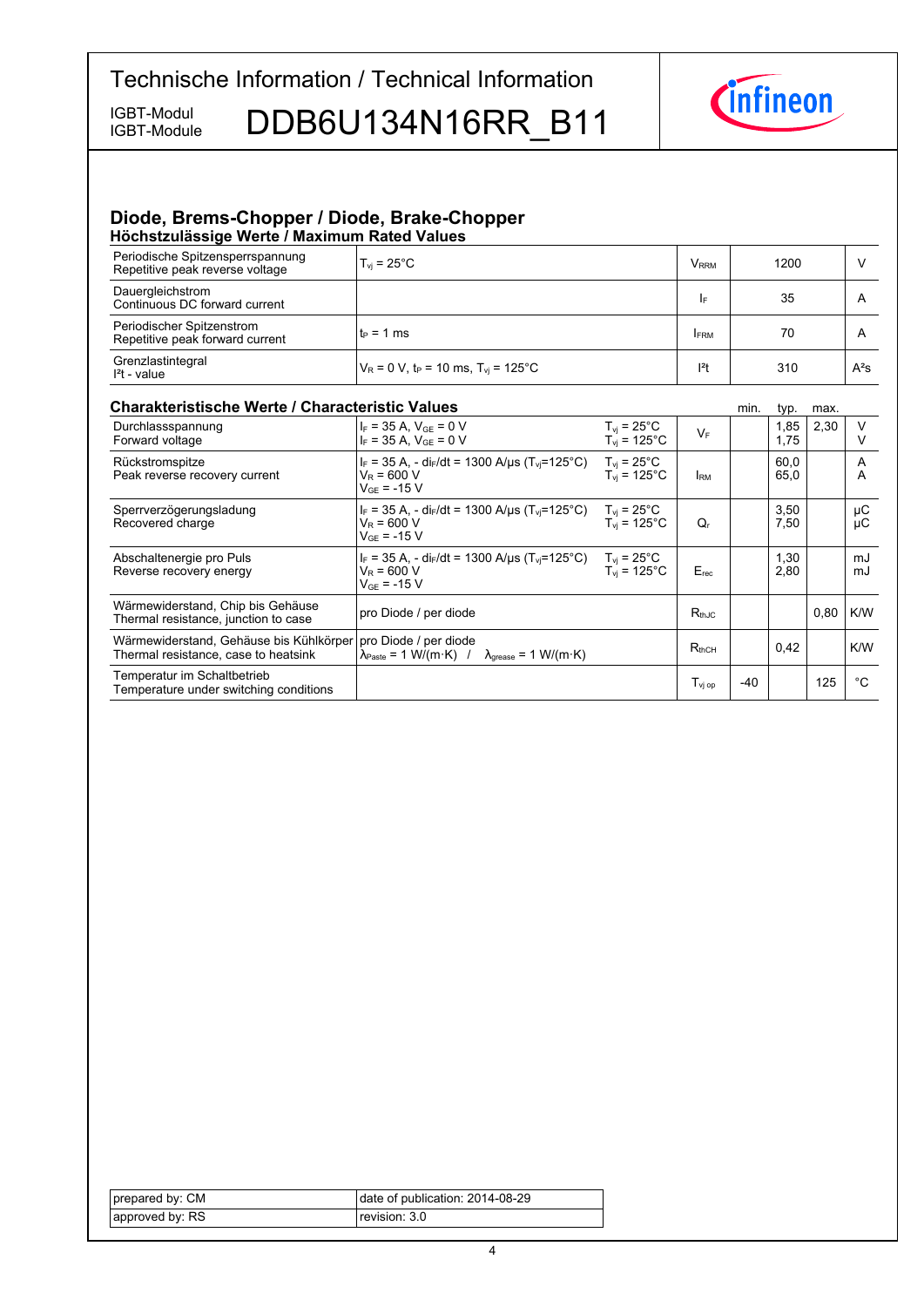IGBT-Module

IGBT-Module DDB6U134N16RR\_B11



| <b>Modul / Module</b>                                                                     |                                                                                                                                                |                  |       |                                |      |             |
|-------------------------------------------------------------------------------------------|------------------------------------------------------------------------------------------------------------------------------------------------|------------------|-------|--------------------------------|------|-------------|
| Isolations-Prüfspannung<br>Isolation test voltage                                         | RMS, $f = 50$ Hz, $t = 1$ min.                                                                                                                 | Visor            |       | 2,5                            |      | kV          |
| Material Modulgrundplatte<br>Material of module baseplate                                 |                                                                                                                                                |                  |       | Cu                             |      |             |
| Innere Isolation<br>Internal isolation                                                    | Basisisolierung (Schutzklasse 1, EN61140)<br>basic insulation (class 1, IEC 61140)                                                             |                  |       | Al <sub>2</sub> O <sub>3</sub> |      |             |
| Kriechstrecke<br>Creepage distance                                                        | Kontakt - Kühlkörper / terminal to heatsink<br>Kontakt - Kontakt / terminal to terminal                                                        |                  |       | 10,0                           |      | mm          |
| Luftstrecke<br>Clearance                                                                  | Kontakt - Kühlkörper / terminal to heatsink<br>Kontakt - Kontakt / terminal to terminal                                                        |                  |       | 7,5                            |      | mm          |
| Vergleichszahl der Kriechwegbildung<br>Comperative tracking index                         |                                                                                                                                                | CTI              |       | > 200                          |      |             |
|                                                                                           |                                                                                                                                                |                  | min.  | typ.                           | max. |             |
| Wärmewiderstand, Gehäuse bis Kühlkörper<br>Thermal resistance, case to heatsink           | pro Modul / per module<br>$\lambda_{\text{Paste}} = 1 \text{ W/(m} \cdot \text{K)} / \lambda_{\text{grease}} = 1 \text{ W/(m} \cdot \text{K)}$ | $R_{thCH}$       |       | 0.02                           |      | K/W         |
| Modulstreuinduktivität<br>Stray inductance module                                         |                                                                                                                                                | $L_{\rm{SCF}}$   |       | 50                             |      | nH          |
| Modulleitungswiderstand, Anschlüsse -<br>Chip<br>Module lead resistance, terminals - chip | $T_c$ = 25°C, pro Schalter / per switch                                                                                                        | $RaA + CC$       |       | 0.80                           |      | $m\Omega$   |
| Lagertemperatur<br>Storage temperature                                                    |                                                                                                                                                | $T_{\text{stg}}$ | $-40$ |                                | 125  | $^{\circ}C$ |
| Anzugsdrehmoment f. Modulmontage<br>Mounting torque for modul mounting                    | Schraube M5 - Montage gem. gültiger Applikationsschrift<br>Screw M5 - Mounting according to valid application note                             | M                | 3,00  |                                | 6,00 | Nm          |
| Gewicht<br>Weight                                                                         |                                                                                                                                                | G                |       | 180                            |      | g           |

## **NTC-Widerstand-/-NTC-Thermistor**

| <b>Charakteristische Werte / Characteristic Values</b> |                                                                |                     | min. | typ. | max. |           |
|--------------------------------------------------------|----------------------------------------------------------------|---------------------|------|------|------|-----------|
| Nennwiderstand<br>Rated resistance                     | $T_c = 25^{\circ}$ C                                           | $R_{25}$            |      | 5.00 |      | $k\Omega$ |
| Abweichung von R100<br>Deviation of R100               | $T_c$ = 100°C. R <sub>100</sub> = 493 Ω                        | $\Delta$ R/R        | -5   |      | 5    | %         |
| Verlustleistung<br>Power dissipation                   | $T_c = 25^{\circ}$ C                                           | $P_{25}$            |      |      | 20.0 | mW        |
| <b>B-Wert</b><br>B-value                               | $R_2 = R_{25}$ exp $[B_{25/50}(1/T_2 - 1/(298.15 \text{ K}))]$ | $B_{25/50}$         |      | 3375 |      | Κ         |
| <b>B-Wert</b><br>B-value                               | $R_2 = R_{25}$ exp $[B_{25/80}(1/T_2 - 1/(298.15 K))]$         | B <sub>25/80</sub>  |      | 3411 |      | ĸ         |
| <b>B-Wert</b><br>B-value                               | $R_2 = R_{25}$ exp $[B_{25/100}(1/T_2 - 1/(298, 15 K))]$       | B <sub>25/100</sub> |      | 3433 |      | κ         |

Angaben gemäß gültiger Application Note.

Specification according to the valid application note.

| prepared by: CM | date of publication: 2014-08-29 |
|-----------------|---------------------------------|
| approved by: RS | revision: 3.0                   |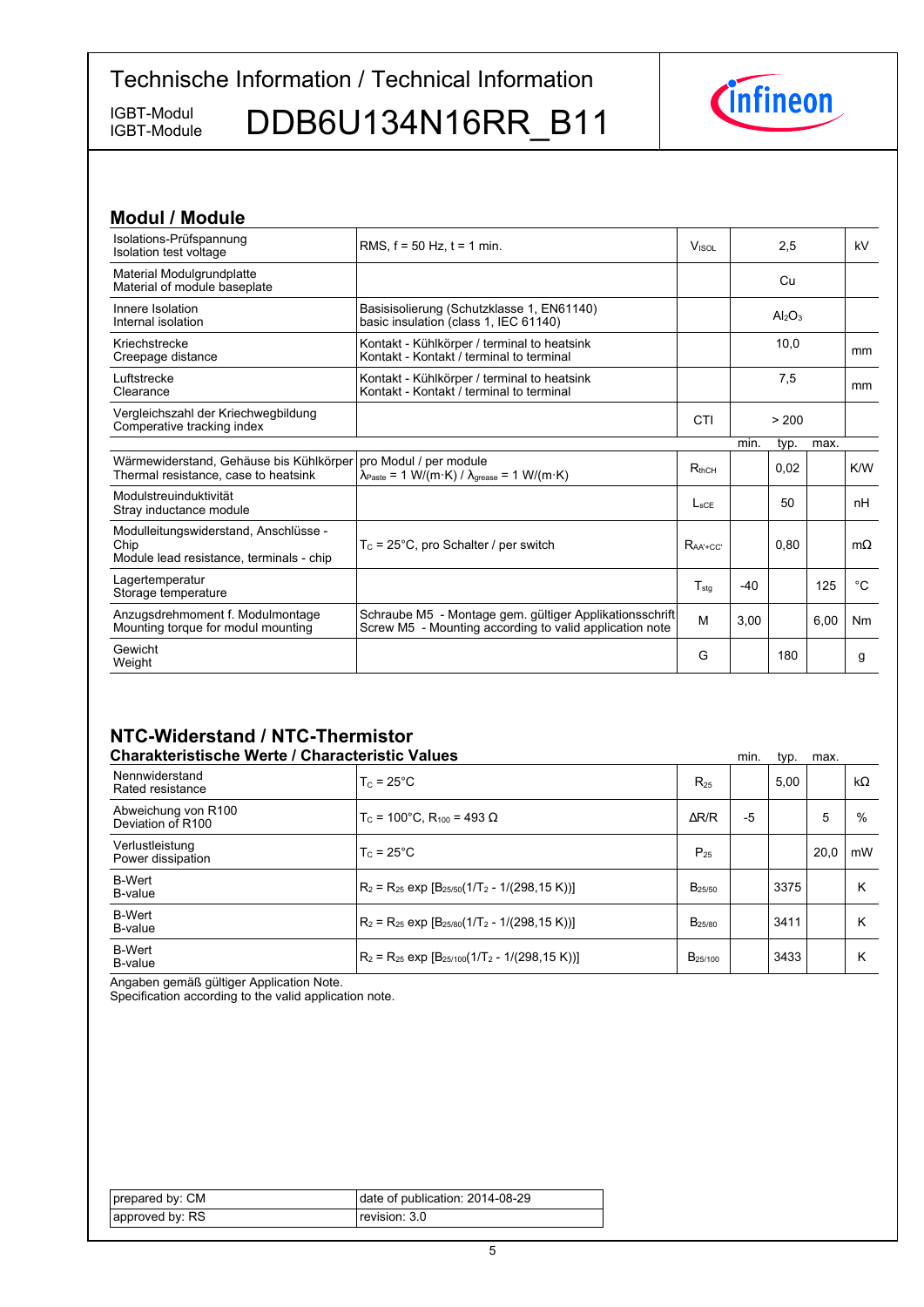

IC [A]

 $0 + 0$ <br>0,0

15

30

45

60

75

90

105

 $V_{\text{GE}} = 7$ 



**Übertragungscharakteristik-IGBT,-Brems-Chopper-(typisch) transfer-characteristic-IGBT,-Brake-Chopper-(typical)**  $I_{C}$  = f (V<sub>GE</sub>)

```
\rm V_{CE} = 20 V
```


**Schaltverluste IGBT, Brems-Chopper (typisch) switching-losses-IGBT,-Brake-Chopper-(typical)**  $E_{on}$  = f (l<sub>C</sub>),  $E_{off}$  = f (l<sub>C</sub>)

 $V_{CE}$  [V]

0,0 0,5 1,0 1,5 2,0 2,5 3,0 3,5 4,0 4,5 5,0



 $V_{GE}$  = ±15 V, R<sub>Gon</sub> = 10 Ω, R<sub>Goff</sub> = 10 Ω, V<sub>CE</sub> = 600 V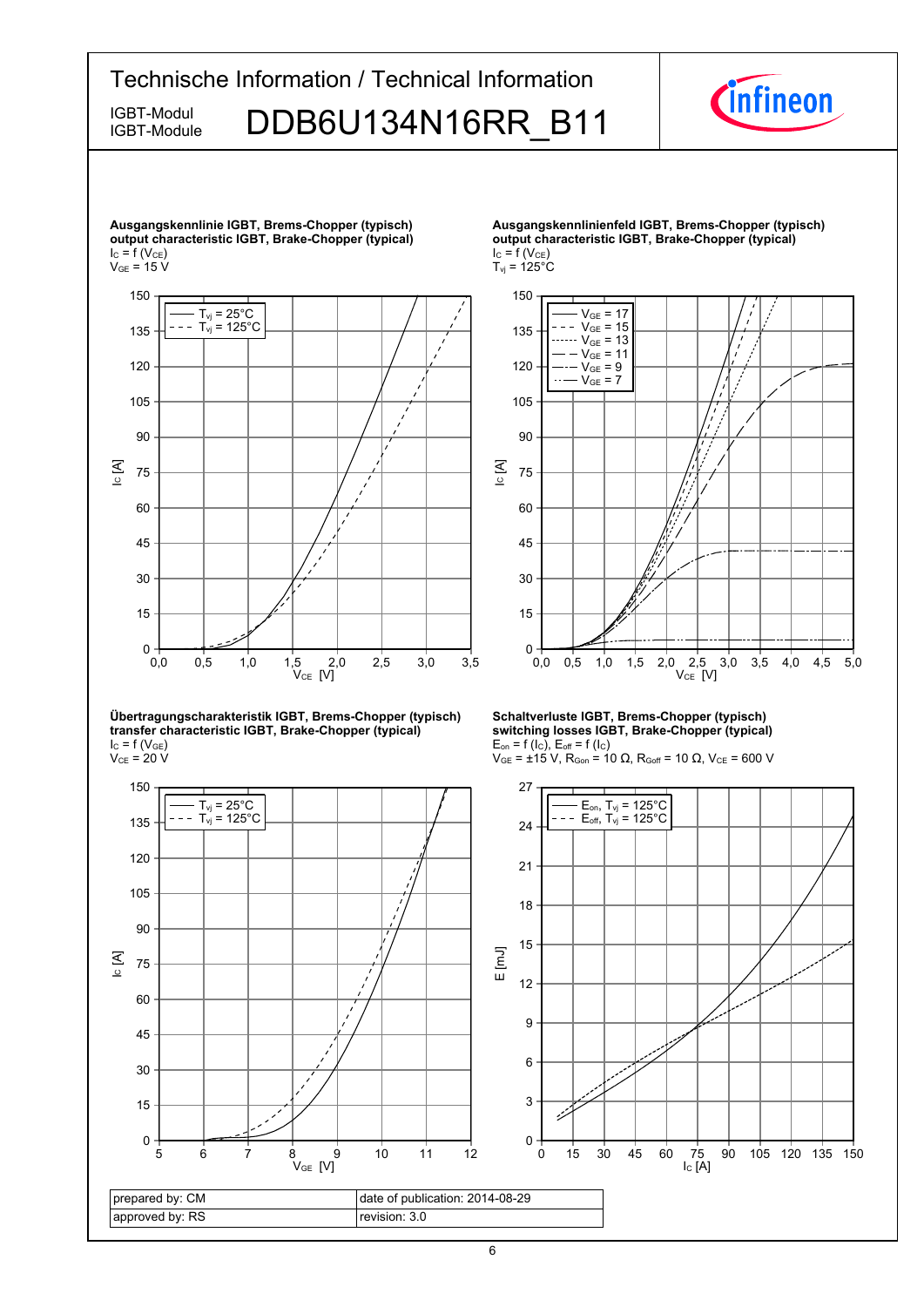

#### 7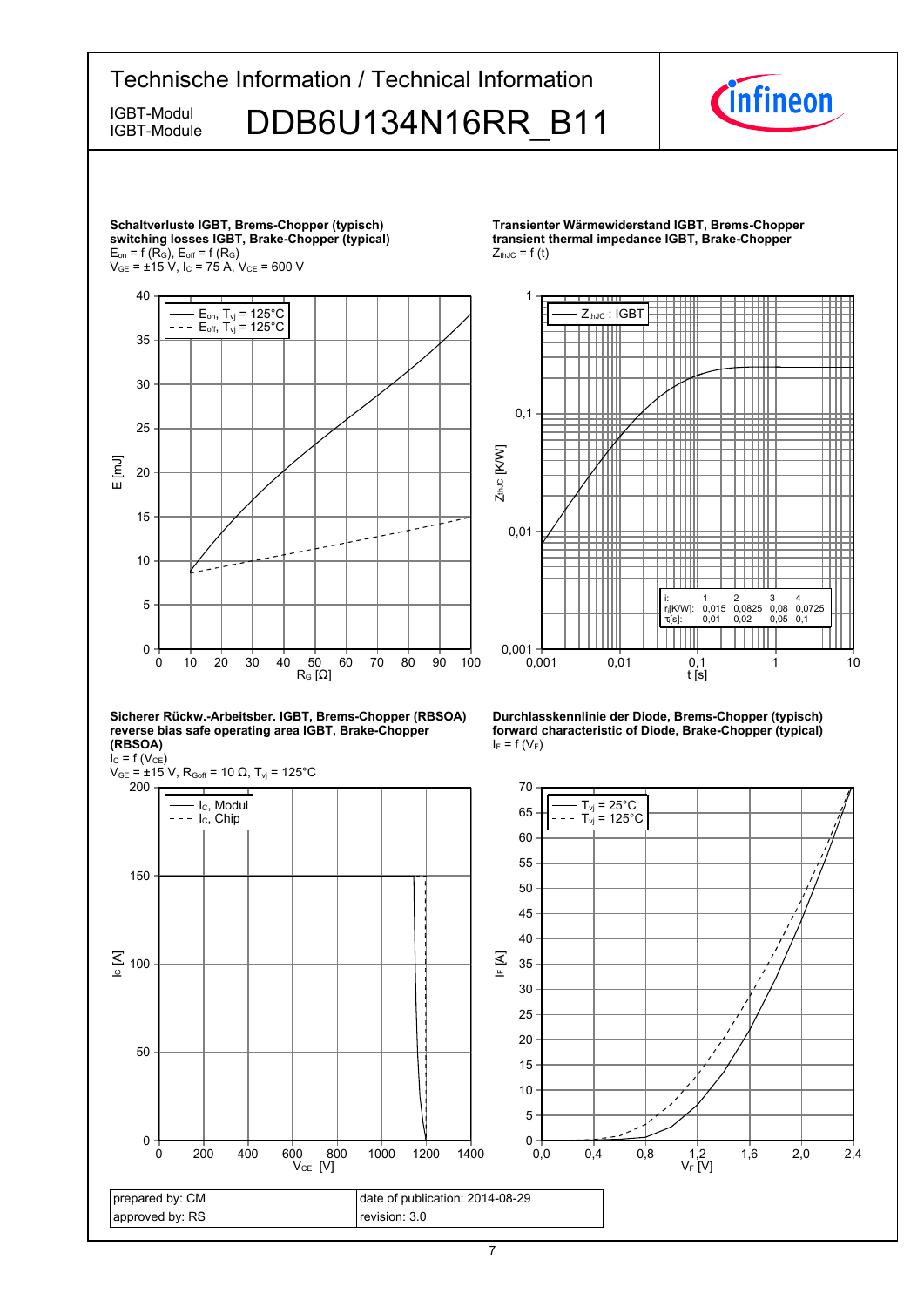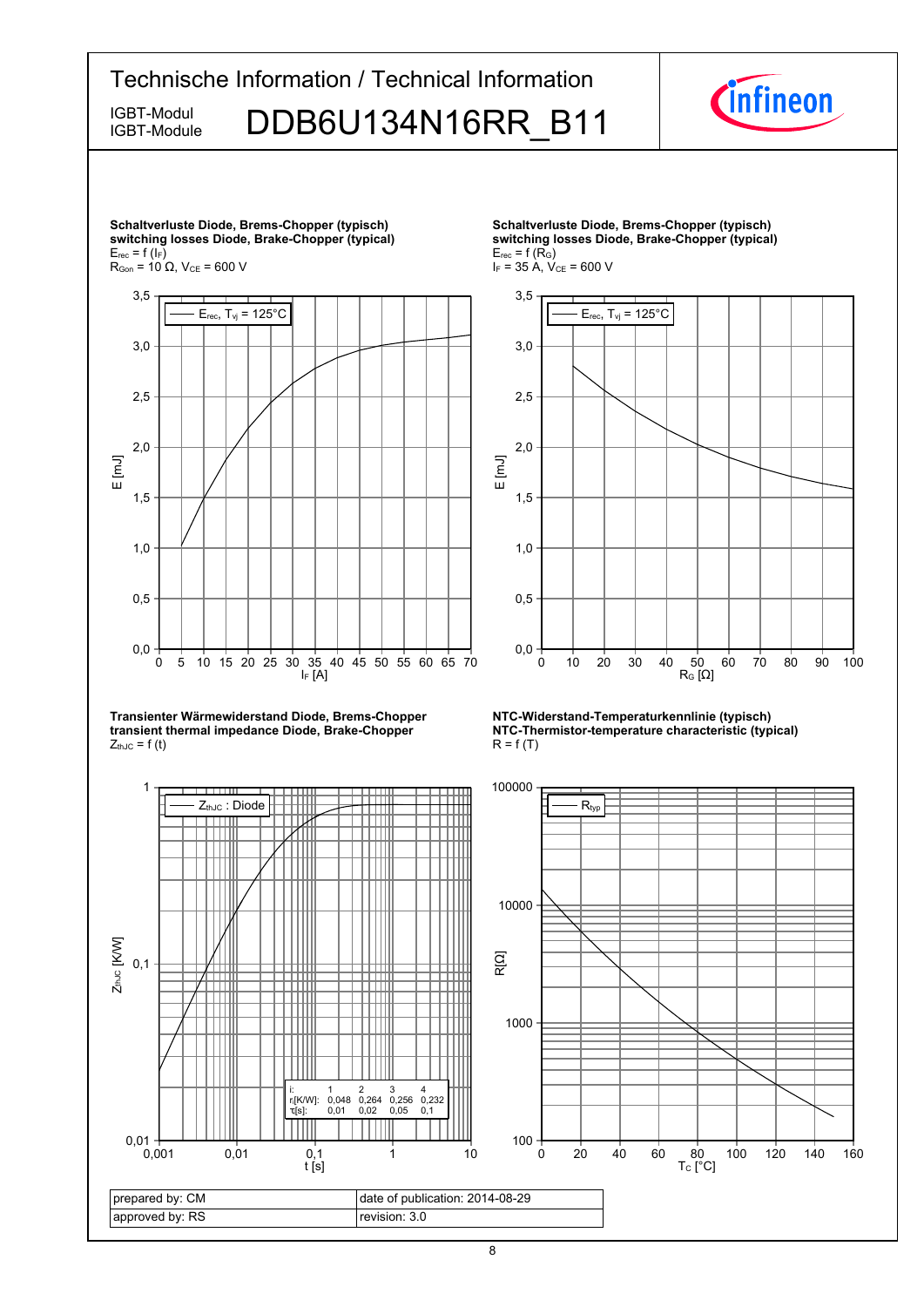